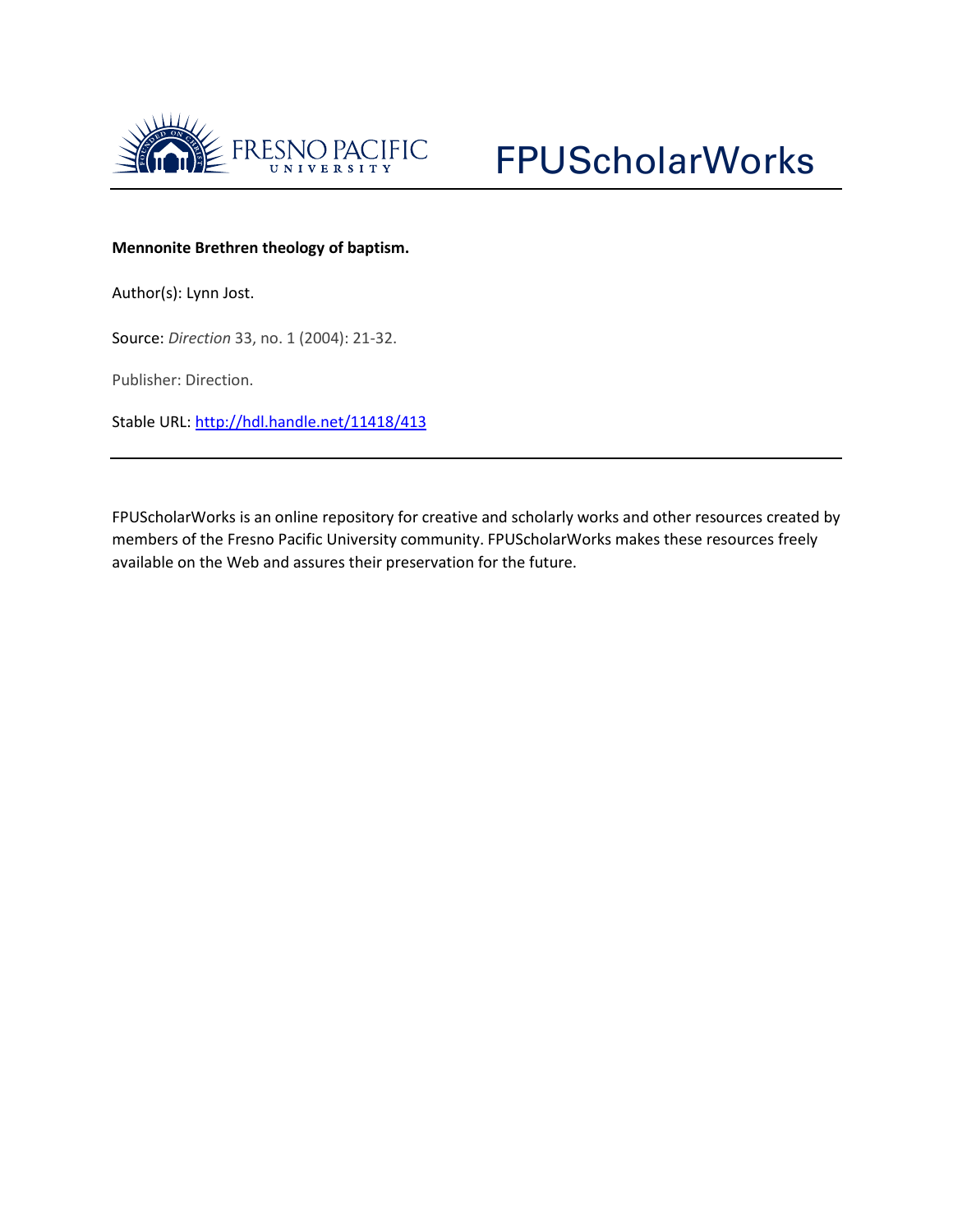# **Mennonite Brethren Theology of Baptism**

## *Lynn Jost*

I want to introduce this paper with a few remarks about the context in which this conversation must proceed. The best term for the attitude T want to introduce this paper with a few remarks about the context in which should pervade this paper and this conversation is probably "humility." I am indebted to John D. Roth's explanation in *Choosing Against War* for this approach. Roth points out that in important theological issues we must "negotiate our way . . . between the temptation to assert the truth with absolute certainty and the equally tempting impulse to retreat into an open-ended relativism incapable of making moral commitments" (Roth, 101). Paraphrasing Roth, mutual respect, or humility, requires that I do the best I possibly can to express my understanding, its significance, and the crucial distinctions at stake in a way that consistently reflects Christ's love. Of course, it also means listening to you as you do the same. Finally, mutual commitment calls us to discern how we can express our points of agreement and narrow the areas of disagreement in Christian harmony. I will seek to present and defend my views vigorously as an expression of my respect for those who disagree and yet consistent with the attitude of humility.

*The practical issues regarding baptism must be answered by relying on the basic principles and premises shared by Mennonite Brethren.* 

Study conferences and confessions of faith address church disputes. The controversy that we are addressing has to do primarily with the relationship of baptism with church membership. About ten years ago we convened a study conference in Denver on related topics. There John E. Toews reminded us that the New Testament (NT) shared with

*Lynn Jost is Associate Professor of Biblical and Religious Studies at Tabor College, Hillsboro, Kansas.*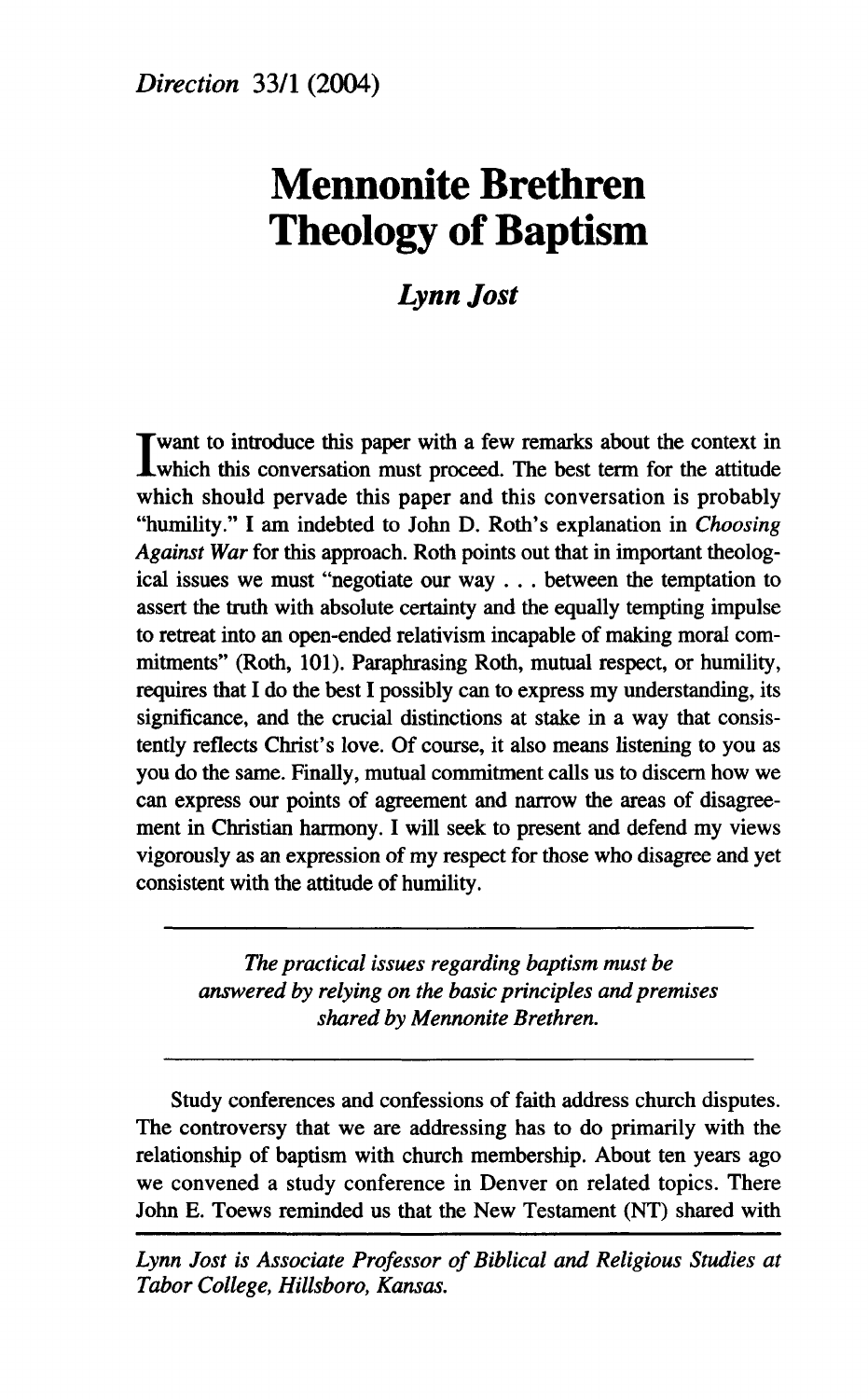pastors and congregations a common theological process which he called "doing theology on the run." Our purpose here is to stop running for a few hours. We want to consider what the New Testament teaches about baptism. We want to think about the traditional Mennonite Brethren (MB) interpretation of those primary texts. We want to hear about how congregations are working out their "theology on the run." Finally, we want to sit still long enough to think about how we can stay connected to all of those important worlds.

Repeatedly, we refer to the Mennonite Brethren Confession of Faith. The Confession is not infallible. It is not our Bible. The Confession is our consensus regarding the best reading of the Bible. It is clear that the confession addresses quite directly the controversy before us: What is the relationship of baptism and church membership? The answer given by the confession is straightforward: Baptism is administered by the local church. Baptism includes incorporation of the newly baptized person into the church. The church exists as local congregations and as part of the worldwide faith community.

## **THE AIMS OF THIS PAPER**

The MB Confession of Faith describes baptism as "a public sign" in which the believer confesses faith in Christ Jesus as Lord and through which God incorporates the believer into the church. My assignment is to "unpack" the theological language used to explain that description. My aims are (1) to identify the primary presuppositions which govern MB understandings, (2) to explore the implications of the premises which Mennonite Brethren have traditionally shared, and (3) to invite dialogue regarding contemporary MB baptismal practice, with an awareness that MB practice is both quite flexible and at the same time biblically based. The organization of this study conference invites me also to interact with the papers that have preceded this one. I will review the answers given to two primary questions: (1) What is the church? and (2) What motivates our baptismal practice? I will also explore some of the consequences of the answers given for our conversation together.

### **THE MB CONFESSION OF FAITH CONCERNING BAPTISM**

The Confession makes clear that Mennonite Brethren understand the human response to God's offer of salvation to begin as a personal, individual commitment to accept Jesus Christ as Lord and Savior. Baptism is the believer's public confession of two things: One, the individual has accepted God's salvation act in Jesus. Two, the individual is committing him- or herself to be a disciple of Christ. Explicitly, the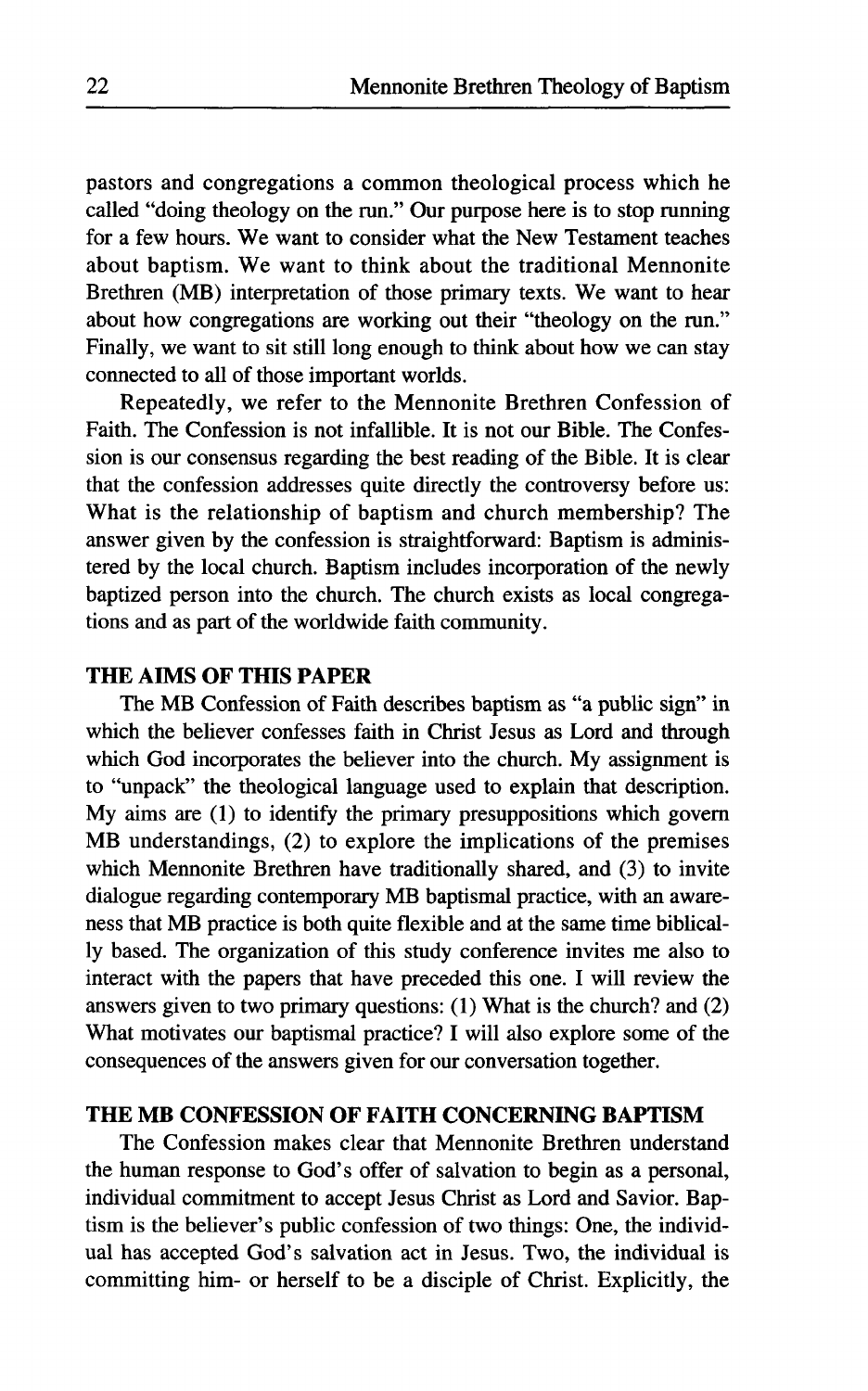Confession identifies discipleship as a community process. The statement which describes an MB understanding of the biblical teaching regarding baptism has been summarized as follows: "One cannot belong to Christ without belonging to the church. One cannot belong to an invisible, universal church without a simultaneous commitment to a local, visible congregation" (Jost and Faber, 37).

An analysis of Article 8 of the MB Confession of Faith reveals repeated emphasis on these two pillars. In Article 8, there are at least eight sentences which make explicit reference to personal repentance, receiving God's salvation, and confession of the believer's faith in Jesus. In addition, at least eight sentences explicitly describe baptism as a commitment to the covenant community, which is described variously as "the church," "the body of Christ," "the local church," and "local congregations." The statements call for faithful discipleship, incorporation, serving Christ with one's gifts, mutual accountability, and membership. Thus, three-fourths of the article's statements refer to personal commitment to Jesus as Savior. Equally, three-fourths of the statements connect baptism to community or body life.

The confessional commentary on Article 8 describes five facets of meaning in baptism.

- First, baptism is incorporation (Rom. 6:3; Gal. 3:27; 1 Cor. 10:2; 12:13). These texts describe baptism as "into Christ," with the commentary interpreting the phrase to mean into the people of which Christ is the head.
- Second, baptism is cleansing (1 Cor. 6:11; Eph. 5:26; Titus 3:5; Heb. 10:22). "Baptism represents a cleansing from sin."
- Third, baptism is linked to unity (1 Cor. 12:13; Gal. 3:27; Eph. 4:5). "Baptism unites diverse people into one people."
- Fourth, baptism is associated with new life (Col. 2:12). Baptism is an active metaphor of being buried with Christ and being raised to new life in Christ.
- Fifth, baptism is linked with salvation (1 Pet. 3:21). The confessional commentary on this "notoriously difficult" text suggests that "Salvation requires both a divine initiative and a human response."

The commentary makes two summary statements.

1. It emphasizes that baptism is both sociological and soteriological. Baptism effects community, an egalitarian people of God. Baptism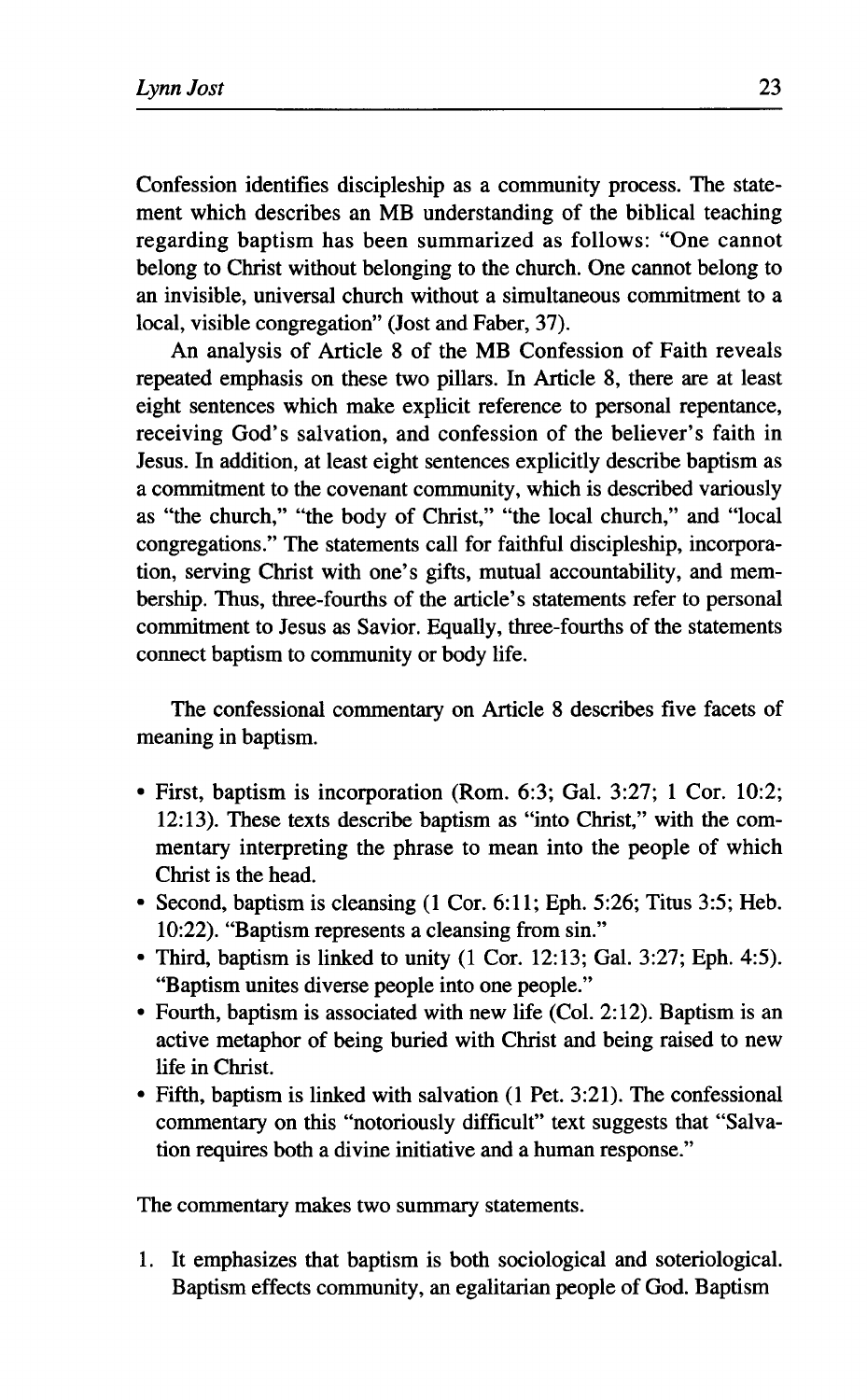also marks salvation. Baptism celebrates human repentance and divine cleansing.

2. It defends the use of the word "sign" to describe baptism. As a sign, baptism represents both God's saving action and human response to what God has done in Christ.

#### PREMISES OF **THE** MB CONFESSION

What leads us to the theological positions outlined above? What are the premises upon which believers agree? What are the shared starting principles from which we can move in working out our practical theology? Upon what kind of foundation should our practice be based?

David Esau's article, "Dry Times for Believers Baptism?" introduces us to the premises which undergird our NT understanding of baptism. The article points out that we practice baptism because (1) Jesus commanded it (Matt. 28:18-20); (2) Jesus modeled it (Matt. 3:13-17 and parallels); and (3) NT believers practiced it (Acts 2:38, etc.). Esau also defends the importance of baptism as incorporation and of baptism of confessing believers only (against pedobaptism).

#### **The New Testament as Guide**

One obvious starting point for Mennonite Brethren is that the NT is our guide. The authority for our teaching resides in the teaching of Jesus and the apostles. Jesus himself gives the authoritative mandate in the Great Commission of Matthew 28:18-20 to make disciples, baptizing and teaching obedience.

#### **Baptism Incorporates**

A second premise is that baptism incorporates individuals into the body. All of us as Christians agree with this premise. In all of the historical conflicts among Christians, the issue of whether or not baptism incorporates the baptized into the church has not been in question. Regardless of differences between first-century Jews who rejected and those who embraced Jesus as Messiah, there was agreement regarding the community nature of baptism. For Christians, baptism incorporates the baptized person into the new reign-of-God community.

The current discussion is not about whether baptism incorporates but about the nature of that incorporation. Once again, the Christian church through the ages has not seen this as a question. Although there is little evidence regarding membership roles, rolls, or rules, the book of Acts assumes that conversion is coupled with baptism and being "added to their number" (Acts 2:38). The oft-cited, apparent exception to this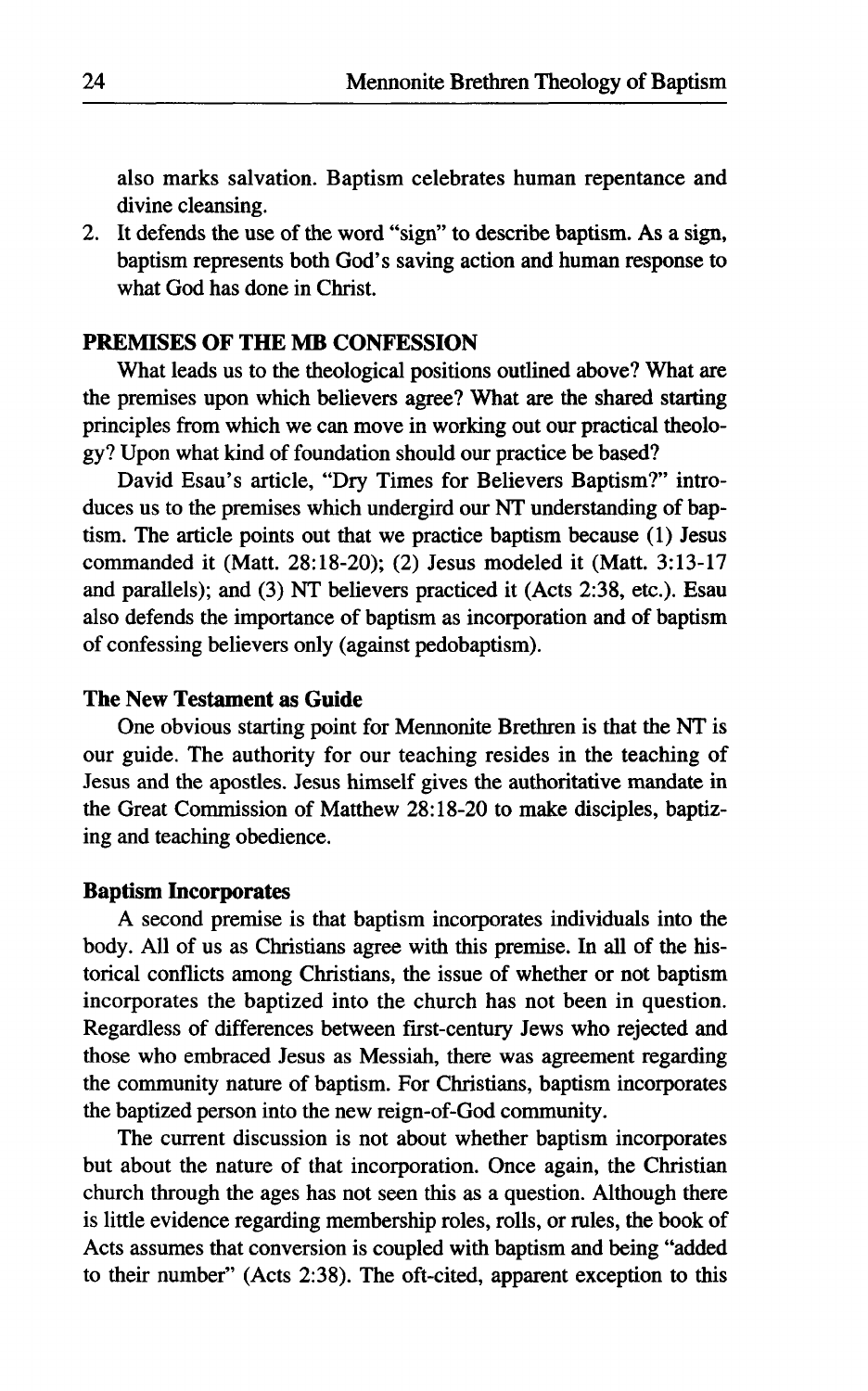assumption is the Ethiopian eunuch (Acts 8:26-38). Although Luke is silent on the question, church tradition holds that the eunuch founded the African Christian Church. There is no evidence that the eunuch was unincorporated into the church.

Conversion/baptism is a single act which transforms outsiders into insiders, those who don't belong into those who belong to God and the church. As the missionary efforts moved from a Jewish or a related, God-fearing base into pagan regions, apparently the pastoral problem of quick conversion/baptisms without sufficient understanding emerged. Within decades of the first century, the church had established a procedure of incorporation which lengthened the process of conversion.

Robert E. Webber *(Journey to Jesus)* traces the rituals of the early church. He shows that evangelism was seen as (1) a process and (2) a corporate experience (Webber, 40, 63). He uses the following set of terms to describe early church practice: (1) The seeker experiences conversion; (2) The hearer commits to covenant; (3) The kneeler accepts baptism; and (4) The faithful receives the eucharist (Webber, 15).

Although we may criticize the early evolution of the conversion/baptism process because it seems to separate conversion from baptism chronologically, the history is instructive. First, it shows that conversion and baptism are part of a single event-process. Second, it shows that the conversion/baptism event involves both individual, personal commitment, on the one hand, and incorporation into the body, on the other. Third, it shows that the event-process is defined by the church as taught to the new disciple.

#### **One Baptism**

Let's consider a third premise. Baptism should strengthen commitment to the Pauline confession of "one baptism." Ephesians 4:4-6 reads (NRSV, passim), "There is one body and one Spirit, just as you were called to the one hope of your calling, one Lord, one faith, one baptism, one God and Father of all, who is above all and through all and in all." Paul also writes in 1 Corinthians 12:13 that "in one Spirit we were all baptized into one body." Let's consider the implications of "one baptism."

Anabaptists resisted the charge, implicit in their name, that they were rebaptizers. They argued that their first baptism as infants did not involve faith and should be rejected as an empty rite. Since that time, we as Mennonite Brethren have struggled with the issue of "one-ness" in baptism. After 1860 we decided that immersion, not sprinkling or pouring, was the biblical baptismal mode. This decision helped give the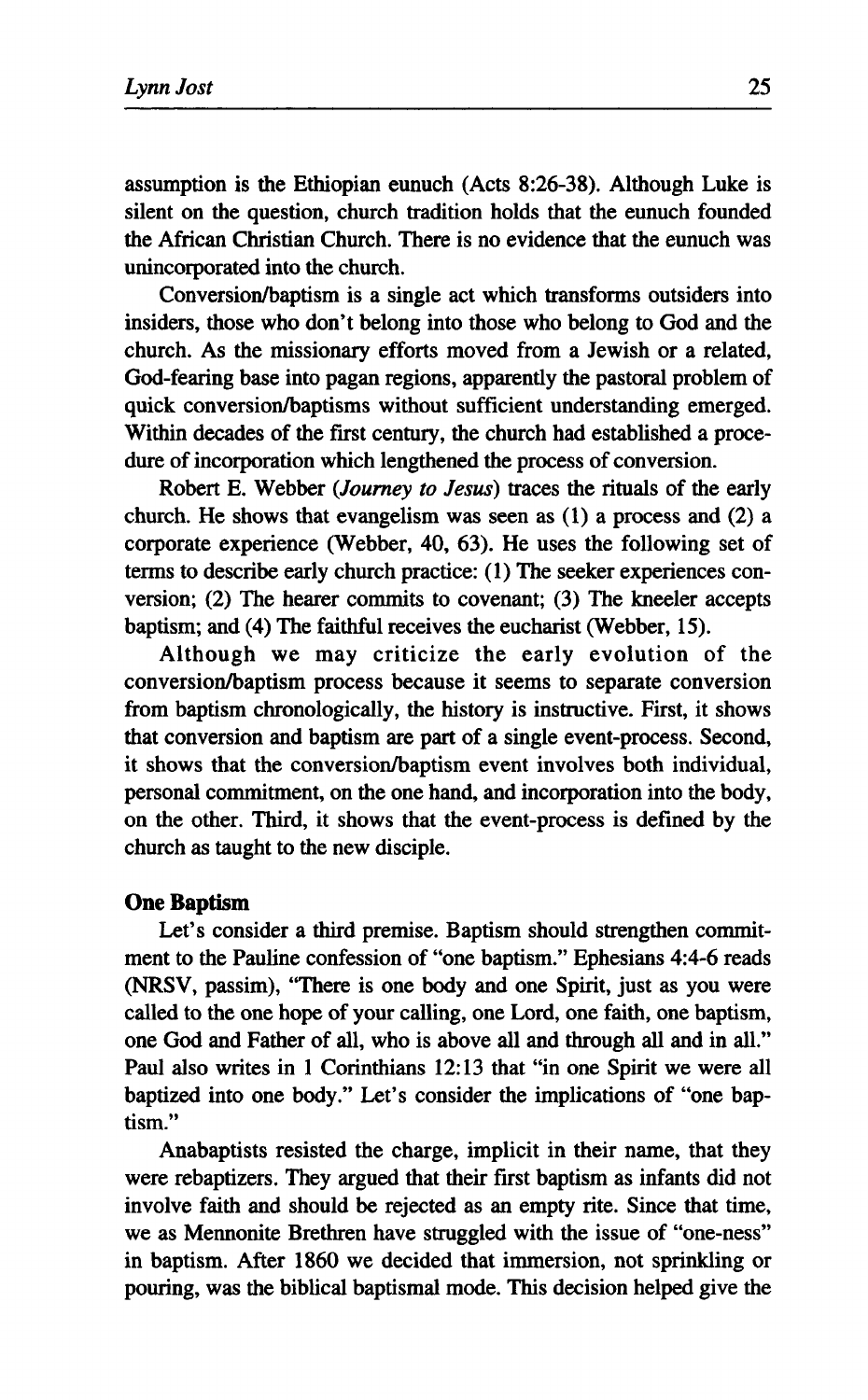new denomination unity and distinguish its members from other Russian Mennonites. The practice of immersion also strengthened our ecumenical relations with German Baptists.

After years of requiring rebaptism of General Conference Mennonites and "Old" Mennonites (who had been "poured" or "sprinkled"), in 1963 we agreed to "accept into fellowship believers who have been baptized upon an experiential and confessed faith with a mode of baptism other than immersion" (Mennonite Brethren Church 1963). This was a positive step toward unity. Further, through the years we have had individuals who have struggled with whether their baptism as a believing child was an authentic baptism upon confession of faith. Some have chosen to be rebaptized after concluding that their earlier confession was immature and insufficiently informed.

The biblical emphasis on "one baptism" can serve as a rule for us. Baptism should unify. Baptism should draw the congregation together. Baptism should also unite the church, including the church at large. Baptismal procedures and policies which unite the body of Christ would seem to support Paul's confession of "one baptism."

As we move to conversation about the practical implications of our theological presuppositions, let's briefly review our shared premises. One, the Bible, especially the NT, is our guide for faith and practice. Two, through baptism the believer is incorporated into the body of Christ. Three, we confess that there is one baptism.

## **THE PRACTICAL THEOLOGY OF BAPTISM Baptism and Church Membership**

Baptism into the body of Christ is nonnegotiable. Membership definitions are modern conveniences. Our study conference may be more about membership and less about baptism. Although the NT uses the phrase "added to their number," it does not clearly define how membership is to be organized. To be committed to Jesus is to be committed to a local congregating body and to the global family of believers. As we listen to various ways of organizing for membership, including annual covenants, let us seek a model which brings those recently baptized into full fellowship and promotes accountability for all members.

What about new converts who need to be baptized but feel they aren't ready for church membership? We've already agreed that Jesus' Great Commission calls us to make disciples by both baptizing and teaching. We also agree that many, perhaps most, new adult converts come from a pagan background that has little advance knowledge of Jesus, the church, and, by extension, baptism. Everything they know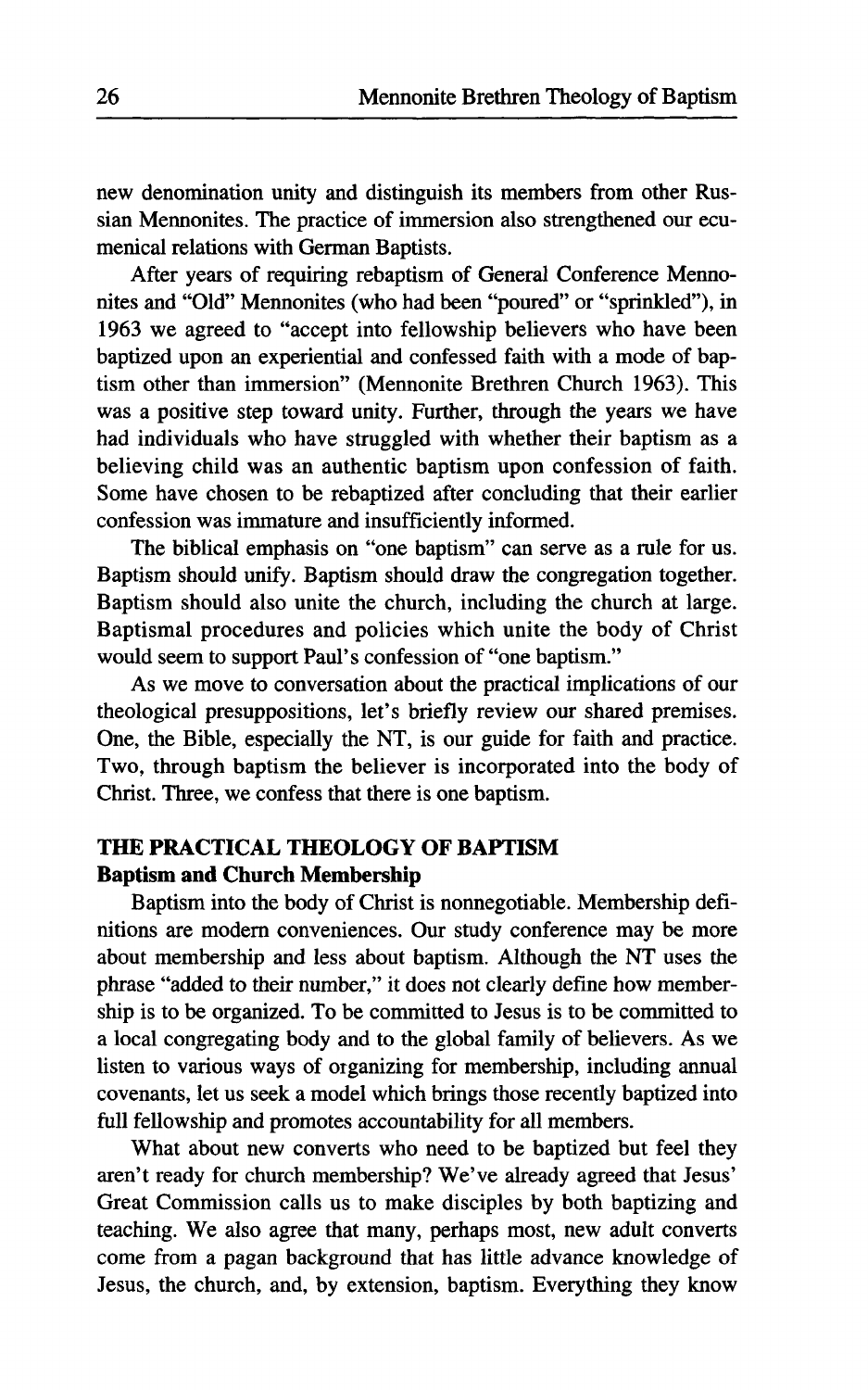about these they learn from us, the church. So, any reluctance to see conversion/baptism/incorporation-into-the-body as a single event-process should be met the same way any other objection to faithfulness is met. (Here, I am thinking of such ethical-pastoral problems as unmarried cohabitation or occultic practices.) We teach them the way of Jesus and the church.

With baptism, we see the reluctance to commit to the congregation as an opportunity for further discipling. Commitment to Jesus involves baptism which includes incorporation into the body of Christ. Since the new convert is quite ignorant about faithful Christianity, we will accept responsibility for teaching about baptism as related to body life as one more essential element of discipleship. We will teach that body life includes (1) shared faith (confessional integrity), (2) faithful participation in community events, (3) missional service using spiritual gifts, and (4) generous sharing in the community to meet physical needs.

#### **Age of Baptism**

The Canadian conference is to be applauded for leading us into conversation about preparing children to participate in the Lord's Supper and baptism. Several principles should be part of our conversation.

First, as Anabaptists we have always held that the grace of God includes children in God's saving action until the age of accountability. Evangelicalism and child evangelism have prodded us to call children to confession of faith at an early age in order to find assurance of salvation. This has presented us with difficult issues. How do we treat a young child who has "accepted Jesus into her/his heart" or prayed to confess, "I love Jesus as my Savior"? Should such a child be baptized? Should such a child celebrate God's salvation by participating in the Lord's Supper? Lack of clarity regarding the eternal security of young children has pressed us into some uncomfortable compromises on these questions.

Second, as already noted, how we answer the question of baptismal age has implications for the Lord's Supper. As a denomination, we have agreed to allow believing children to the covenant table before they have committed to the covenant community. There is a logical inconsistency here.

Third, baptism is a commitment to Christ and to community. The pastoral application of Article 8 counsels pastoral discernment to avoid quenching youthful enthusiasm for faith and to avoid trivializing the baptismal ordinance by including children who do not have adequate understanding, are not ready for mutual accountability, and who do not themselves request baptism. This implies that baptism of the child nur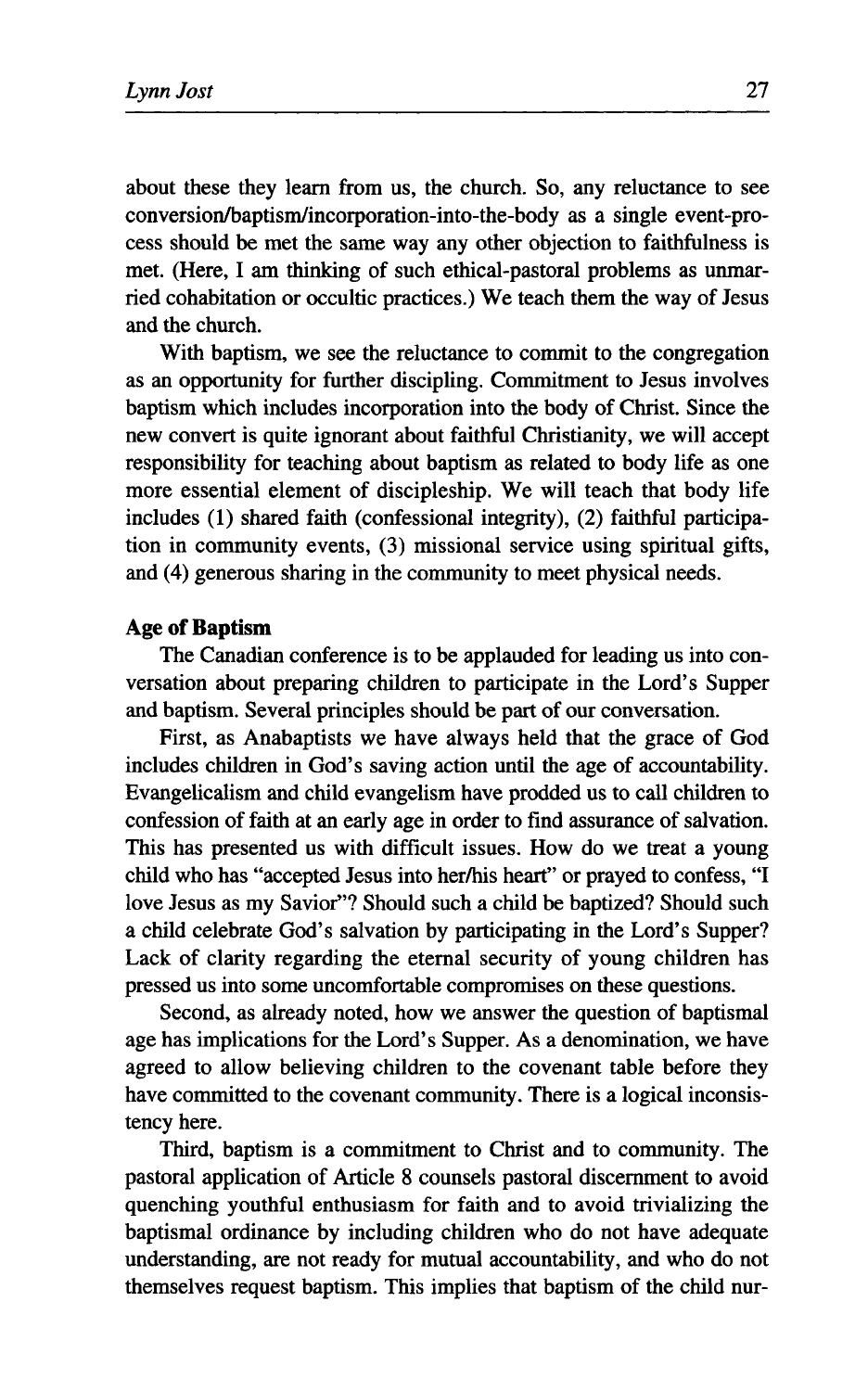tured in the church is usually best postponed until early or middle adolescence. Given the pressure that some parents place on pastors to baptize young children, it is important for us to give sufficient guidance regarding the age of baptism.

#### **Spirit Baptism**

The confession of "one baptism" has implications for our understanding of the baptism of the Holy Spirit. First Corinthians 12:13 speaks of baptism by one Spirit into one body. As Mennonite Brethren, we have understood baptism of the Holy Spirit to occur at conversion. Because conversion and baptism are a single event-process, we have not taught that a second experience of Spirit baptism is to be expected. Filling with the Spirit which is synonymous with obedience to Christ is an ongoing experience for the believer. Traditionally, water baptism is a time for laying on of hands, for recognizing the receipt of the Spirit at conversion, and for affirming spiritual gifts. From time to time, it is valuable for the church to review our understanding of the relationship of Spirit baptism and water baptism.

## **FINDING THEOLOGICAL UNITY WITHIN ECCLESIASTICAL DIVERSITY**

The three papers presented earlier each offer a fascinating focus on the nature of the church. Each of these foci suggests a metaphor or purpose which provides a motivation for baptismal practice. These motivating metaphors not only shape our practice but also inform our method of processing our differences.

David Falk explained the perspective of The Meeting Place by suggesting the metaphor of the church as emergency room. According to this metaphor, baptism is "a commitment to a life of recovery and rehabilitation." In practice, baptism is a profession, sometimes without an audible voice, of a commitment to follow Jesus. The practice of separating baptism from membership covenant is profoundly motivated by the desire to remove unnecessary barriers. The position invites us to wrestle with this congregation whether some barriers, in fact, are necessary, biblical, or christological.

Walter Unger reviews the Anabaptist-MB conviction that the church is a wrinkle-free bride. The problem for Mennonite Brethren is that the bride-metaphor as ecclesiological core, first, produced pharisaical legalism, and second, eroded denominational loyalty. The author urges balancing the eschatological demand for purity with the reality of progressive redemptive sanctification. This pastoral conclusion calls the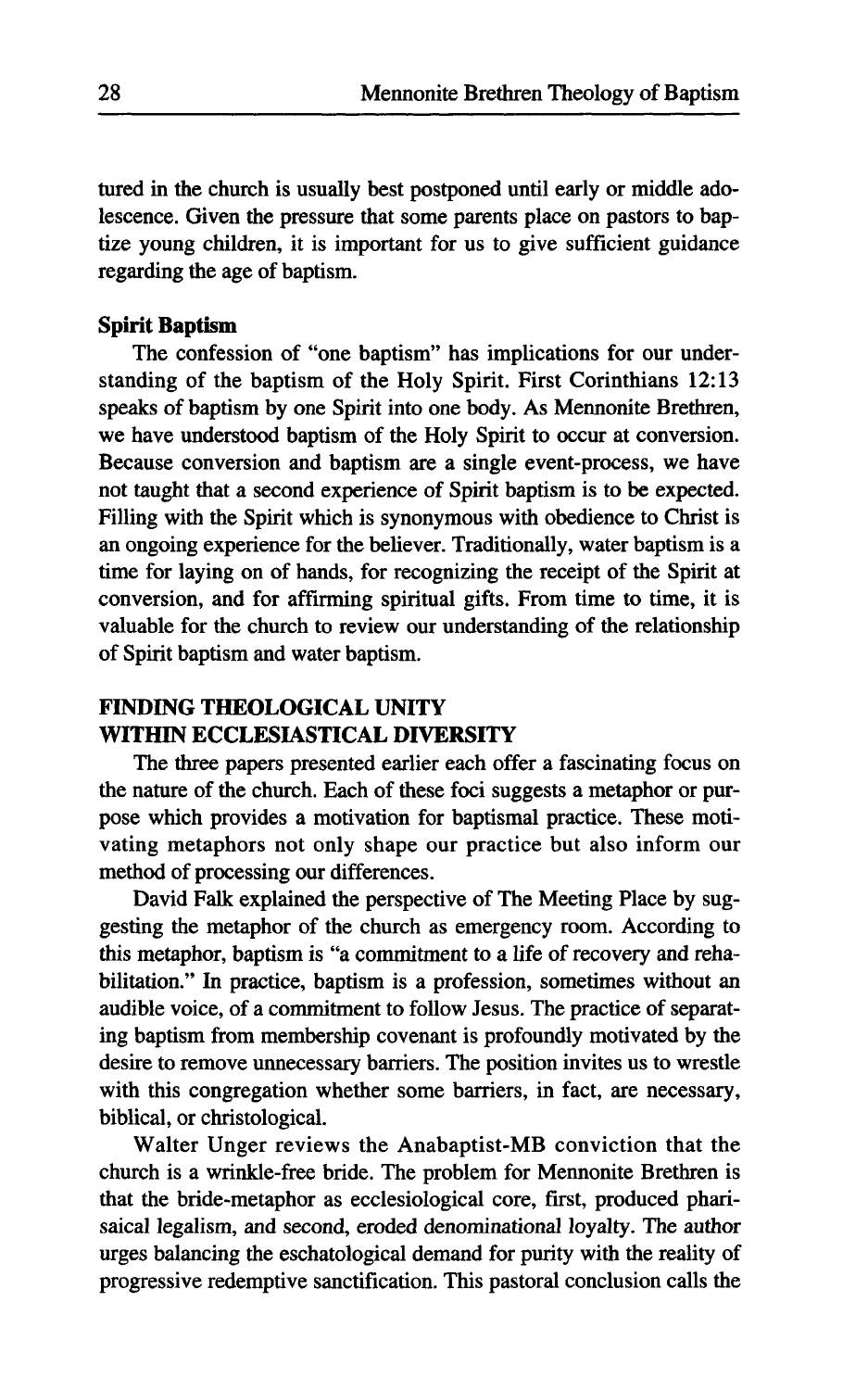**church to find a middle way that avoids extremes without denying the radical identity of the church.** 

**Jon Isaak's inductive study of early Christian baptismal practice uncovers missional vocation as the guiding metaphor. The church is God's salvation caravan. The study leads the author to propose baptism as the mark of engagement in God's mission. Mennonite Brethren are called to transform membership from entitlement to missional vocation.** 

**These papers are encouraging in several ways. First, they are fresh initiatives, not repackaged defenses of the status quo. Second, the papers seek to be biblically rooted. Third, all of the papers want to move the church into radical engagement with the world. Fourth, the variety of metaphors is consistent with the biblical scope of scores of metaphors to describe the church. Fifth, all the metaphors recognize the corporate nature of the Christian way.** 

**The papers also present us with a challenge. How will the MB church deal with diversity? How do we process dissent in practice? Do we change the Confession to match new practice? Is the role of the Board of Faith and Life to be spiritual enforcers of the tradition? Or is the purpose of a study conference in the postmodern context more a rhetorical event where we use stories and metaphors to seek to persuade, and less an "ecumenical council" that determines dogma? And what of local congregations? Can congregations with integrity claim the denominational label while acting contrary to the community voice? Can congregations expect covenant loyalty of its members without practicing corresponding faithfulness to the greater MB family? Finally, how do we as North Americans listen to the voice of the worldwide MB family?** 

**Perhaps a reminder of one more biblical church metaphor will help us. Rodney Clapp (A** *Peculiar People)* **and Stanley Hauerwas and William H. Willimon** *(Resident Aliens)* **remind us that the church is an exilic community, a resident alien colony in a society of unbelief. Living as an alternative community becomes the subversive witness that confronts the kingdoms of this world. Baptism will involve accepting a new identity. Members of the new community remove unnecessary barriers but accept the scandal of the cross. Resident aliens live out eschatological purity without falling back into judgmental legalism. Peculiar people live as salt and light, disciples who shine with good works. Our motivation? To proclaim God's reign in the world as a witnessing, faithful, countercultural community.**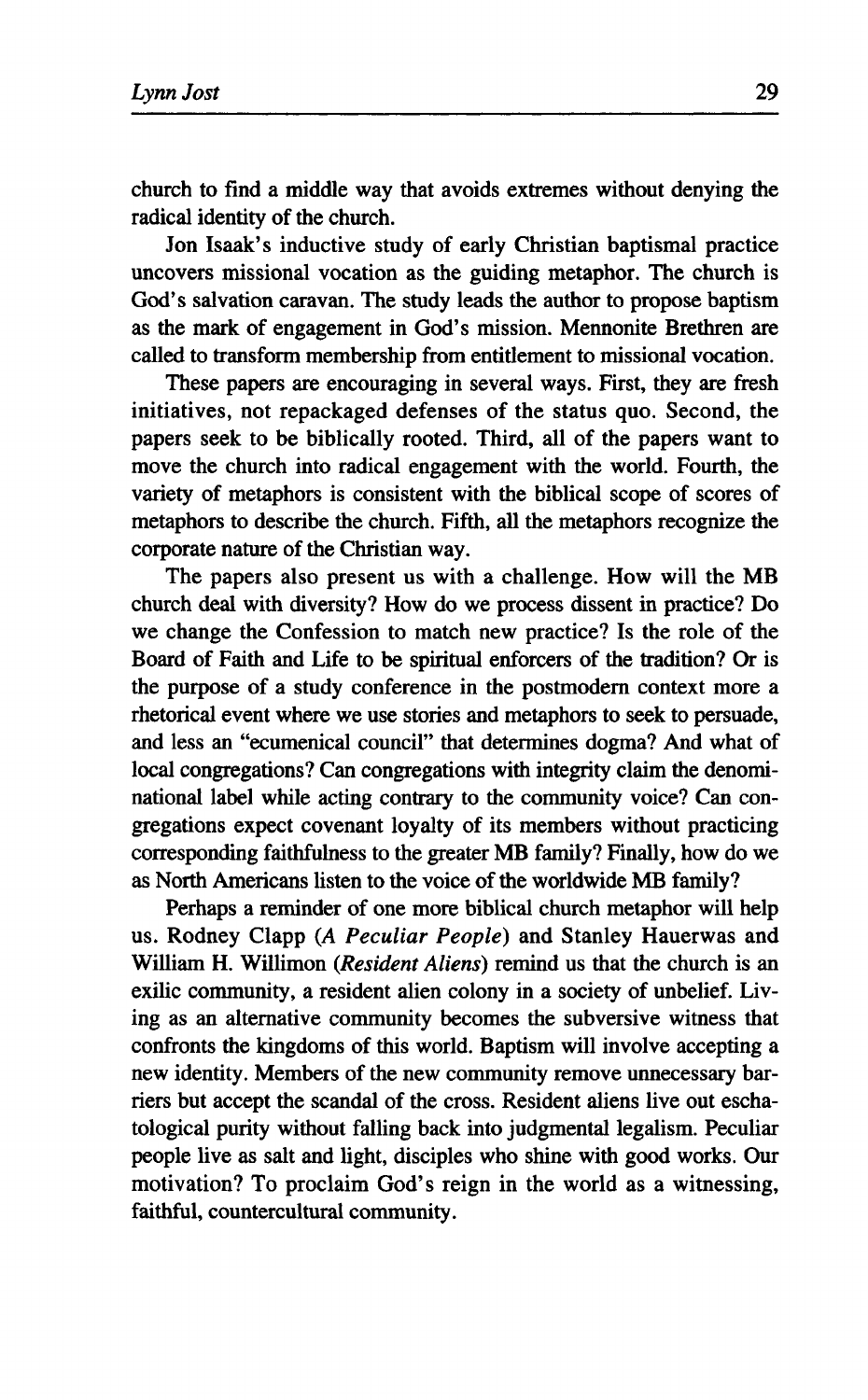## **BELIEVERS BAPTISM VS. CHURCH BAPTISM**

I have carefully supported traditional MB positions regarding baptism to this point. Here I would like to be granted license to explore a position that has not been accepted by Mennonite Brethren. I would like to present an argument in favor of accepting believers who were baptized as infants in an evangelical church, who have made a personal faith commitment to Jesus, and who have confirmed their baptism in an evangelical church when they reached the age of accountability. Notice that the argument here does not apply to anyone who accepted Christ by faith after their confirmation. Forty years of experience with mode of baptism gives sufficient precedent to show that accepting members who have experienced another baptismal form does not change MB practice, nor should it.

The rationale which follows is based on several of the biblical understandings established above. One, baptism is an act of the church. Two, baptism is one element in the conversion process. Three, baptism involves confession of personal faith in Jesus as Savior. Four, Paul's statement regarding one baptism offers an argument against rebaptizing.

Let's consider the following case (it is fictional or hypothetical but hardly unusual). A young person grows up in an evangelical church that practices infant baptism (in my part of the world this could involve many Evangelical Covenant, Methodist, and Presbyterian congregations). After being baptized as an infant, the child attends community vacation Bible school and accepts Jesus as Savior. Faithful, believing parents nurture the child's faith. The child grows in Christ and at age fifteen, after studying the church's catechism for two years, independently accepts the baptism that was done in her/his name at birth.

At this moment the young person publicly confesses personal faith and commits to his or her evangelical church. The process is virtually identical to the rite practiced in an MB church except that the application of water is done fifteen years earlier in the pedobaptist evangelical church (and perhaps the catechism is even more thorough).

Let's suppose that, after years of faithful service in the church, the person moves to a new community, chooses to affiliate with the MB church after studying (and agreeing to teach) MB theology, and makes the case that the act of the mother church was a legitimate baptism (based on the rationale outlined above).

The argument is based on the notion that sisters and brothers in an evangelical church are full siblings of ours as Mennonite Brethren. Their church, like ours, accepts only those who profess faith in Christ. To refuse to accept them is to deny the legitimacy of the church's evan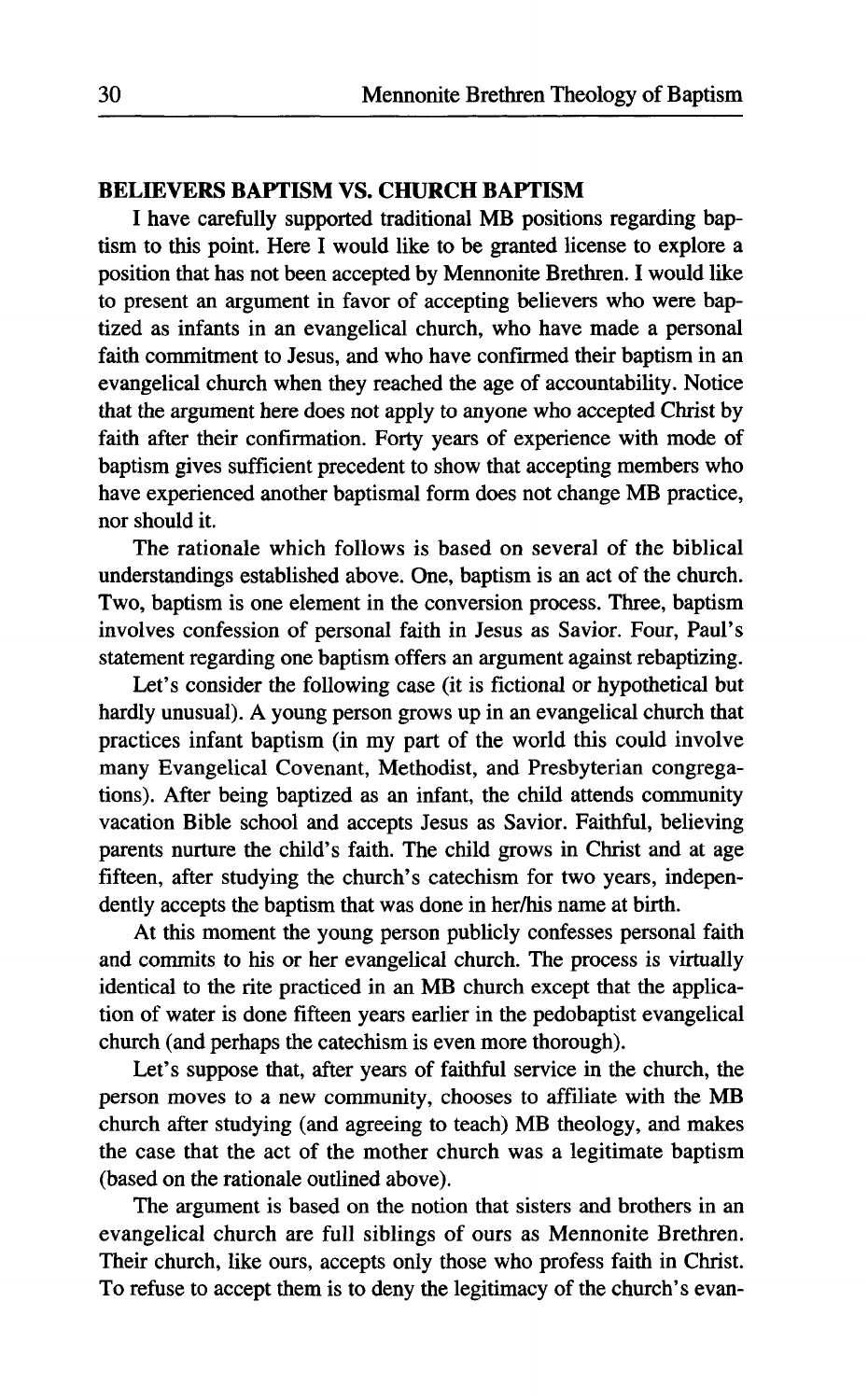gelical faith. The principle that baptism is an act of the church is fundamental to this case. There is no question of conversion occurring prior to claiming the efficacy of baptism and confessing Christ as Savior and Lord. The one-baptism principle actually precludes rebaptism.

Let me reiterate that the exception is rather narrow. It applies only to those cases where the catechumen confesses thoroughly evangelical faith and the baptizing church also expresses efficacy in Christ's atonement and not in church rituals. By accepting this person, we are making an exception regarding one detail—the order in which the water is applied to the body. We are encouraging greater unity in the body and emphasis on major issues, not details. This is not to deny the significance of the historical Anabaptist rejection of the state church filled with reprobates, since both churches in our hypothetical case are "believers churches" for all practical purposes.

#### **SUMMARY**

The practical issues regarding baptism must be answered by relying on the basic principles and premises shared by Mennonite Brethren. Baptism is a sign in which the church recognizes that a new believer is confessing that God's saving act in Jesus is hers or his. This sign-act unites the believer with Jesus and with the body of Jesus as expressed locally. Details regarding how church membership is ordered are important but not clearly defined in the NT. In ongoing discussion, unity and flexibility should be valued despite the inherent tension between them. May this discussion draw us to greater oneness in Christ.  $\mathbb{R}^{\mathbb{N}}$ 

*A version of this paper was presented at Rite and Pilgrimage: A Study Conference on Baptism and Church Membership sponsored by the Canadian Mennonite Brethren Board of Faith and Life, Canadian Mennonite University, Winnipeg, Manitoba, May 22-24, 2003.* 

#### **WORKS CITED**

- Clapp, Rodney. 1996. A *peculiar people: The church as culture in a post-christian society.* Downers Grove, IL: InterVarsity.
- Esau, David. 2002. Dry times for believers baptism? *Direction* 31 (fall): 159-67.
- Hauerwas, Stanley, and William H. Willimon. 1989. *Resident aliens.*  Nashville, TN: Abingdon.
- Jost, Lynn, and Connie Faber. 2002. *Family matters: Discovering the*